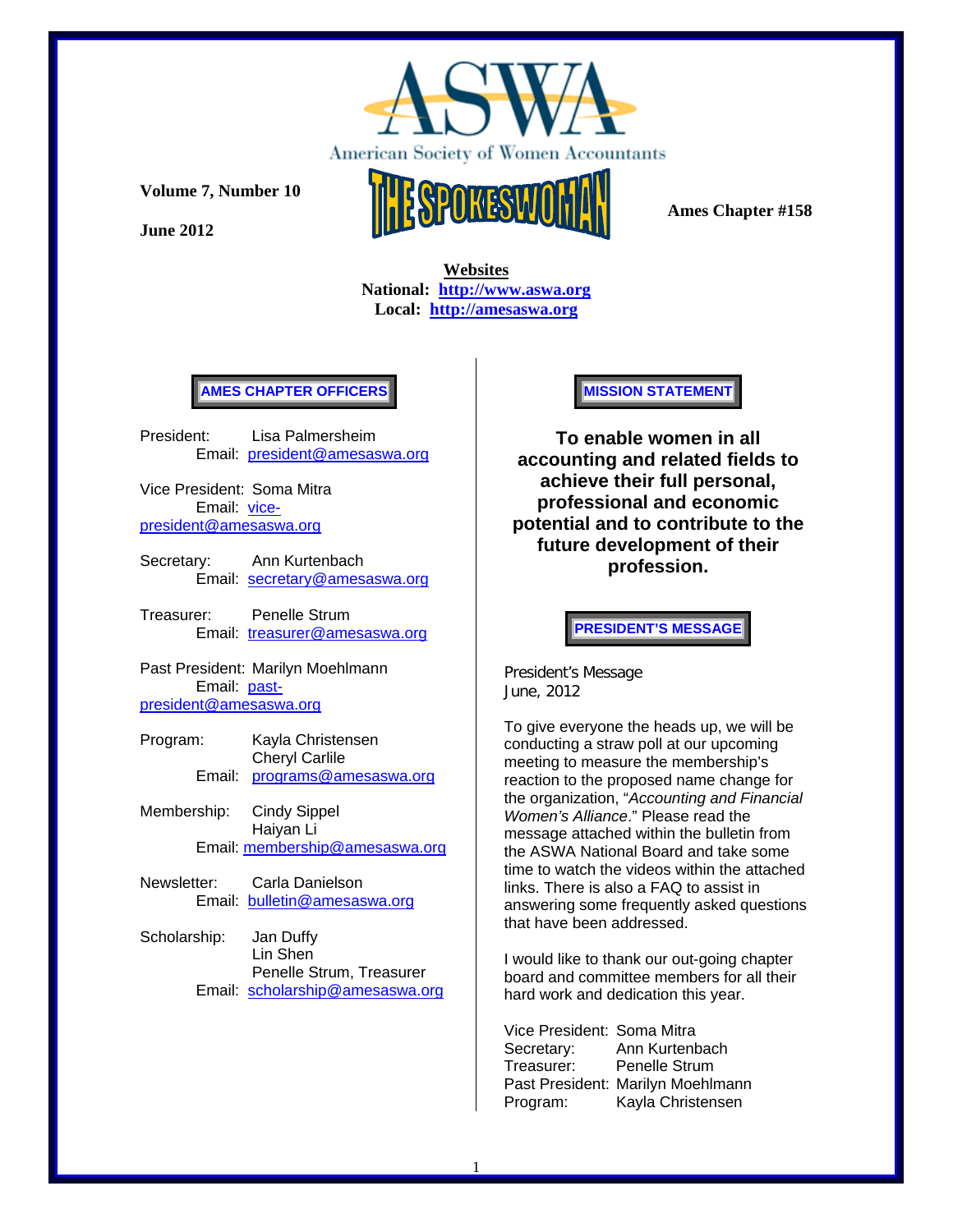

**June 2012** 



 **Ames Chapter #158** 

 **Websites National: http://www.aswa.org Local: http://amesaswa.org**

|              | <b>Cheryl Carlile</b>    |
|--------------|--------------------------|
| Membership:  | <b>Cindy Sippel</b>      |
|              | Haiyan Li                |
| Newsletter:  | Carla Danielson          |
| Scholarship: | Jan Duffy                |
|              | Lin Shen                 |
|              | Penelle Strum, Treasurer |

I also want to give recognition to Karen Jacobson and Brenda O'Neall-Smith for their hard work and dedication they have put into ASWA's Financial Literacy initiative. Our new partnership with the Boy's and Girl's Club is a wonderful opportunity for our organization to give back to the community.

I look forward to seeing everyone at our next meeting!!

Lisa Palmersheim

# **ASWA National Board Proposes New Name for Organization**

Watch the new video in which ASWA President Monika Miles unveils the National Board's proposed new name for member consideration. The new name has unanimous support from the National Board of Directors because it is powerful enough to attract and welcome more members, and it aligns better with our mission and long‐term strategic plans. ASWA members are encouraged to watch the video and share the recommendation frequently with the full membership in the

upcoming months so that all of our members are aware of and are considering this important decision that may come up for a vote at the Annual Business Meeting in San Diego, CA, on October 23rd.

We also invite you to view the prior two videos that we distributed regarding the board's decision to investigate a new name for ASWA; and the member focus group feedback that provided guidance for the proposed name. These videos are available here:

# Consider Change (video #1)

# What Members Think When They Hear Our Name (video #2)

We understand that you might be asked a lot of questions about the proposed new name and we have drafted a FAQ document to assist you in that effort.

# **AGENDA**

## **AGENDA – June 20, 2012**

- 1. Call to Order
- 2. Quorum
- 3. Approval of Minutes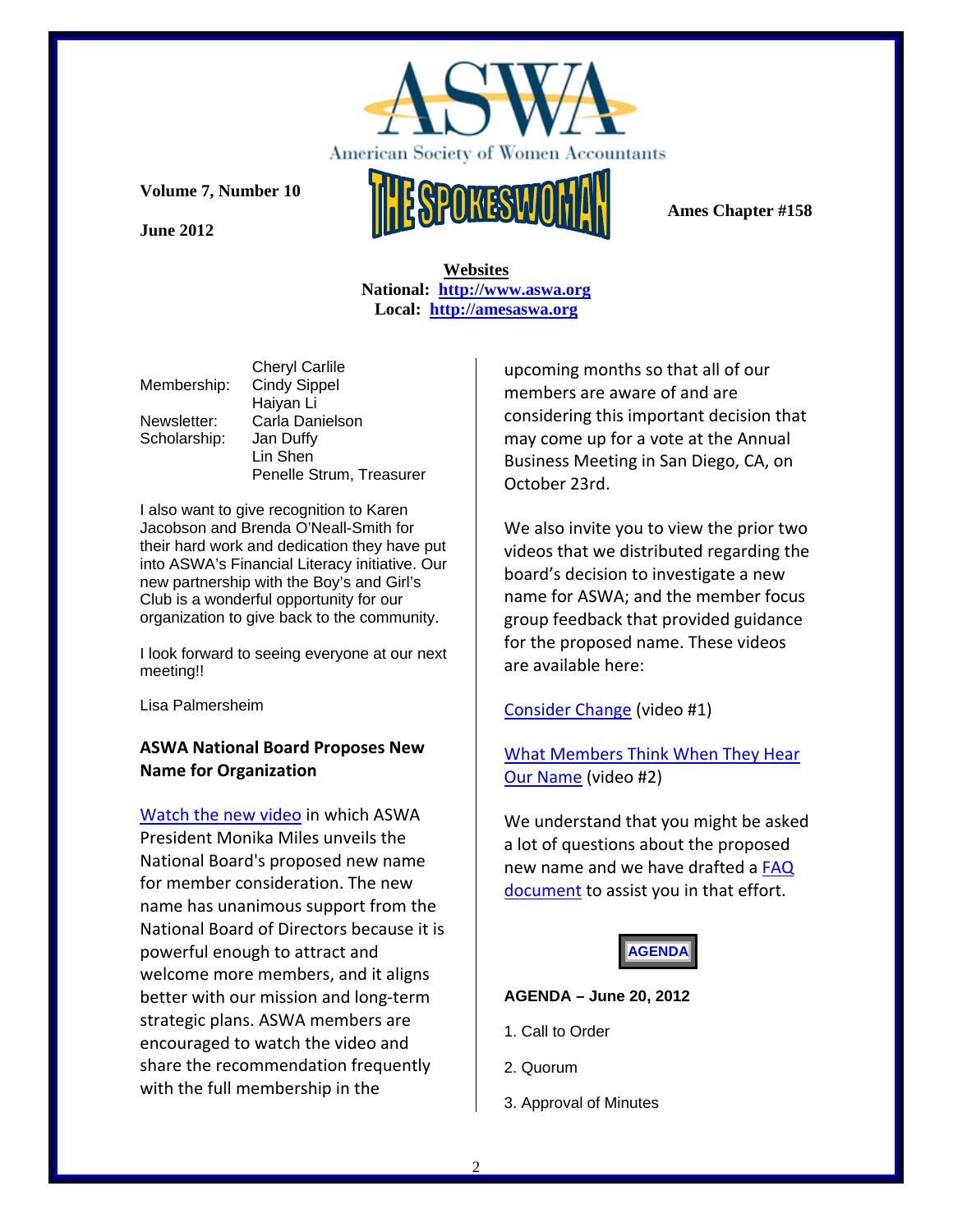

**June 2012** 



 **Ames Chapter #158** 

## **Websites National: http://www.aswa.org Local: http://amesaswa.org**

- 4. Treasurer's Report
- 5. Committee Reports
	- a. Membership
		- b. Program
		- c. Bulletin
		- d. Scholarship

#### 6. Old Business

- a. Financial Literacy progress report
- b. Proposed ASWA Name Change

7. New Business a. Update on the Regional Conference – Omaha

- b. Member of the Year
- c. Installation of Officers
- d. July Planning meeting

e. TBD

8. Announcements a. 2012 ASWA Annual Conference (San Diego, CA, October 22-24)

9. Adjournment

**MEETING INFORMATION** 

**Date:** Wednesday, June 20th

**Time:** 5:30‐6:00 Social & Catered Dinner by The Cafe; 6:00 Presentation; 7:00 Chapter

**Meeting Presenter:** Mary Jo Gonzales, Iowa State University Associate Dean of Students/Director Academic Success Center **Topic:** "Queen Bees, Tall Poppies, and Drama Queens: Avoiding the Pitfall of Women Mentoring Women"

**Location:** 2118 Gerdin Business Building Iowa State University (Located across the street (Morrill Road) from the Memorial Union.)(Park underneath the parking ramp to the southeast of the Gerdin Business Building. It is free after 5:30. From Lincoln Way turn on Union Drive. Take a right (northeast) at the stop sign and keep going past the parking ramp. After the ramp, you will see an entrance to a parking lot. If you pull in there, you will be able to go park underneath the ramp. This will be straight across the road (Union Drive) from the Gerdin Business Building.

**Cost:** The charge will be \$15 CASH at the door. We will be having a catered meal by The Café! (sandwich (club, chicken salad, or veggie/hummus), salad greens with feta, candied walnuts, and balsamic dressing, and strawberry lemonade) café club – turkey, ham, bacon, swiss, lettuce, tomato, onion, mayo and mustard

on sourdough curried chicken salad – housemade chicken salad with lettuce & tomato on raisin walnut

veggie & hummus – hummus spread, roasted tomatoes, portobello mushrooms, asparagus and swiss on ciabatta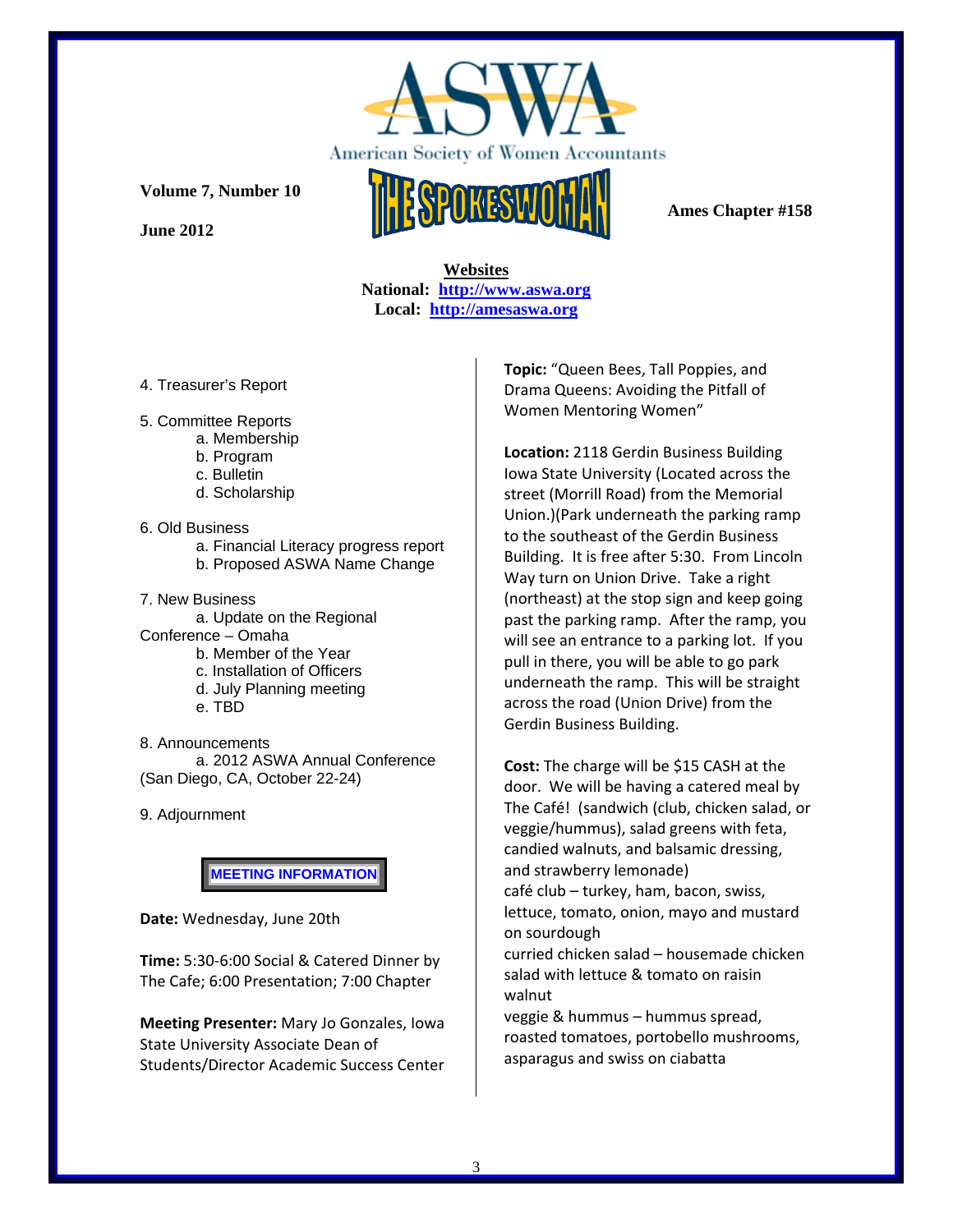

**June 2012** 

 **Websites National: http://www.aswa.org Local: http://amesaswa.org**

**RSVP:** An e‐vite has been sent out. Please RSVP as soon as possible so I have an accurate dinner count for The Café.

# **MAY 2012 MINUTES**

**Minutes** American Society of Women **Accountants** Ames Chapter #158 Membership Meeting May 16, 2012

Call to Order: The May Membership Meeting of Ames Chapter #158 was called to order by President Lisa Palmersheim in Ames at 7:09 p.m. on Wednesday, May 16, 2012. Those in attendance were members Kayla Christensen, Karen Jacobson, Cyndie Jeffrey, Ann Kurtenbach, Soma Mitra, Marilyn Moehlmann, Catherine Mulder, Margaret Munson, Lisa Palmersheim, Teresa Samson, Cindy Sippel, and Jaimie Williamson. A quorum was present.

Minutes: Cindy Sippel moved and Karen Jacobson seconded that the April minutes be approved. Motion carried.

Treasurer's Report: No Report

Committee Reports:

Membership: Jodi Adams joined our chapter. We now have 29 members.

Program: Kayla reported that at our March meeting, the IMA invited us to go with them on a tour of the Iowa Speedway May 22nd. Reservations are due tomorrow. Lisa Palmersheim and Marilyn Moehlmann will attend. For our June program, Mary Jo Gonzales will present the program "Queen Bees, Tall Poppies, and Drama Queens: Avoiding the Pitfalls of Women Mentoring Women". Kayla hopes to schedule an outing for us at the Indian Creek Country Club for golf lessons with Sherry Newsome on a Monday. She may ask The Café to cater our July planning meeting and hold the meeting at ISU.

Bulletin: No report

Scholarship: No report

Old Business:

Financial Literacy Progress Report – Karen Jacobson reported there are no updates to report. Lisa Palmersheim received a survey on how our club is involved with financial literacy. She will complete the survey with Karen's assistance.

New Business: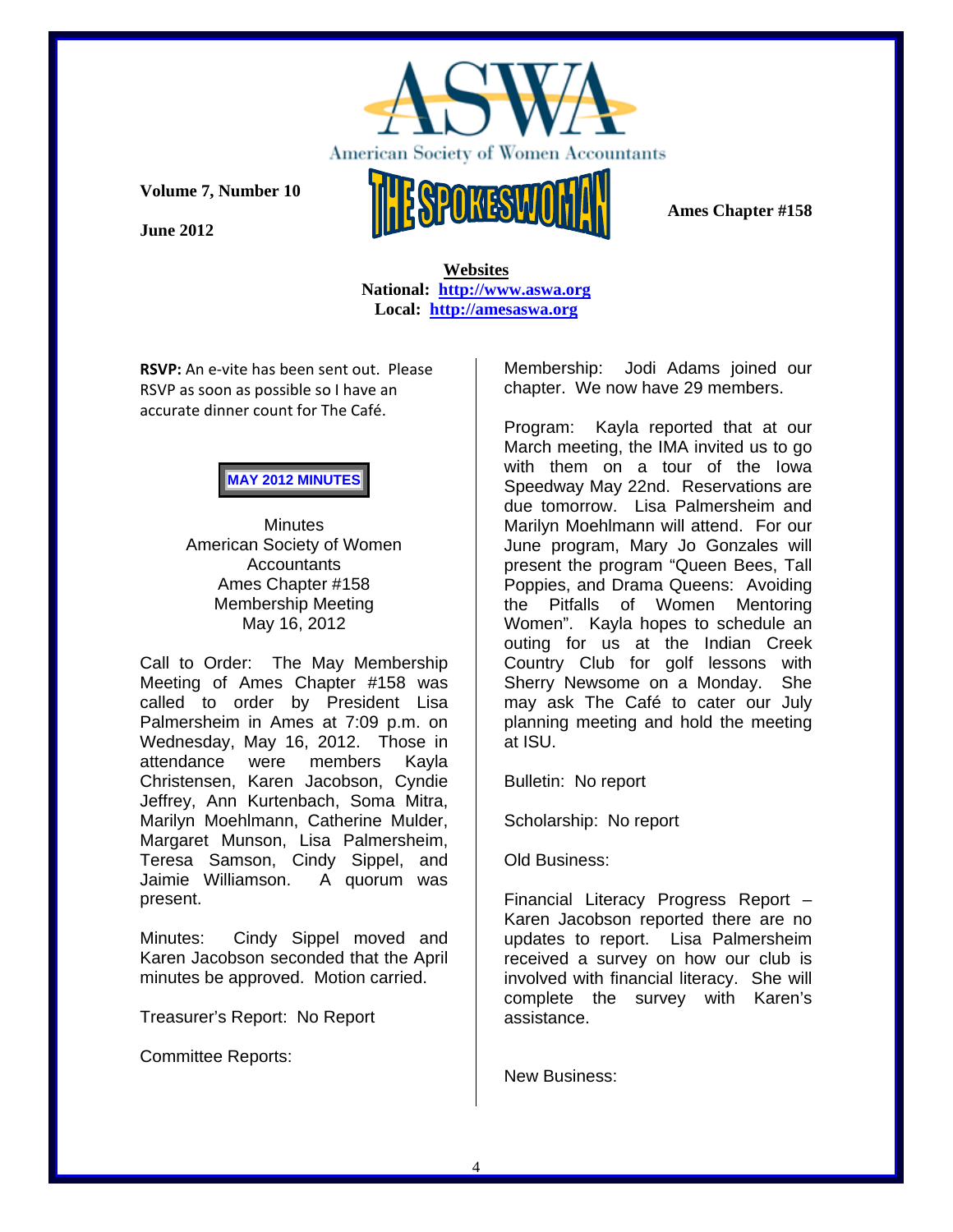

 **Ames Chapter #158** 

**Volume 7, Number 10** 

**June 2012** 

 **Websites National: http://www.aswa.org Local: http://amesaswa.org**

Update on the Regional Conference – Karen Jacobson and Kate Mulder attended the regional conference in Minneapolis May 10-12. Karen and Kate reported that the conference was wonderful with quality, unpaid speakers. Unfortunately, there were only 28 attendees and the Minneapolis Chapter lost money on the conference. They were unable to obtain a list of CPAS from the Minnesota Society of CPAs. There were only four baskets for the silent auction. Kate and Karen supplied a basket. Kate mentioned that in ASWA's Northwest Region, the chapters support each other by attending the conferences in their region. Our region does not have a tradition of supporting the regional conferences. Since Omaha is having a regional conference next month, possibly the lack of attendance in Minneapolis was due to timing. No chapters in the North Central region are sponsoring regional conferences next year. The Northwest and South Central regions hold conferences on a rotating basis.

Karen Jacobson, Cindy Sippel, Kate Mulder and Kathy Sturm will attend the regional conference in Omaha June 8-9. They would like to take a basket from our chapter for the silent auction. Lisa Palmersheim will send out an e-mail requesting items for the basket.

Kate Mulder will be installed as National President-Elect at the regional conference in Omaha.

ASWA Name Change Proposal – The ASWA leadership has proposed changing the organization's name to Accounting and Financial Women's Alliance. There will be a straw poll at our June meeting to vote on whether or not we want to change our name from American Society of Women Accountants to **Accounting and Financial Women's Alliance.** The ASWA leadership would like our name to reflect our mission and think this proposed name change will add clarity and include all women working in accounting and finance. They recognize there will be a cost to the chapters if there is a name change. Based on the results of the straw poll, the new name may be voted on at the annual meeting in October.

### Announcements:

The 2012 ASWA Annual Conference will be held in San Diego, CA October 22- 24.

It is time to renew our dues. For most of us, our dues expire June  $30<sup>th</sup>$ .

Adjournment: Meeting adjourned at 7:58 p.m.